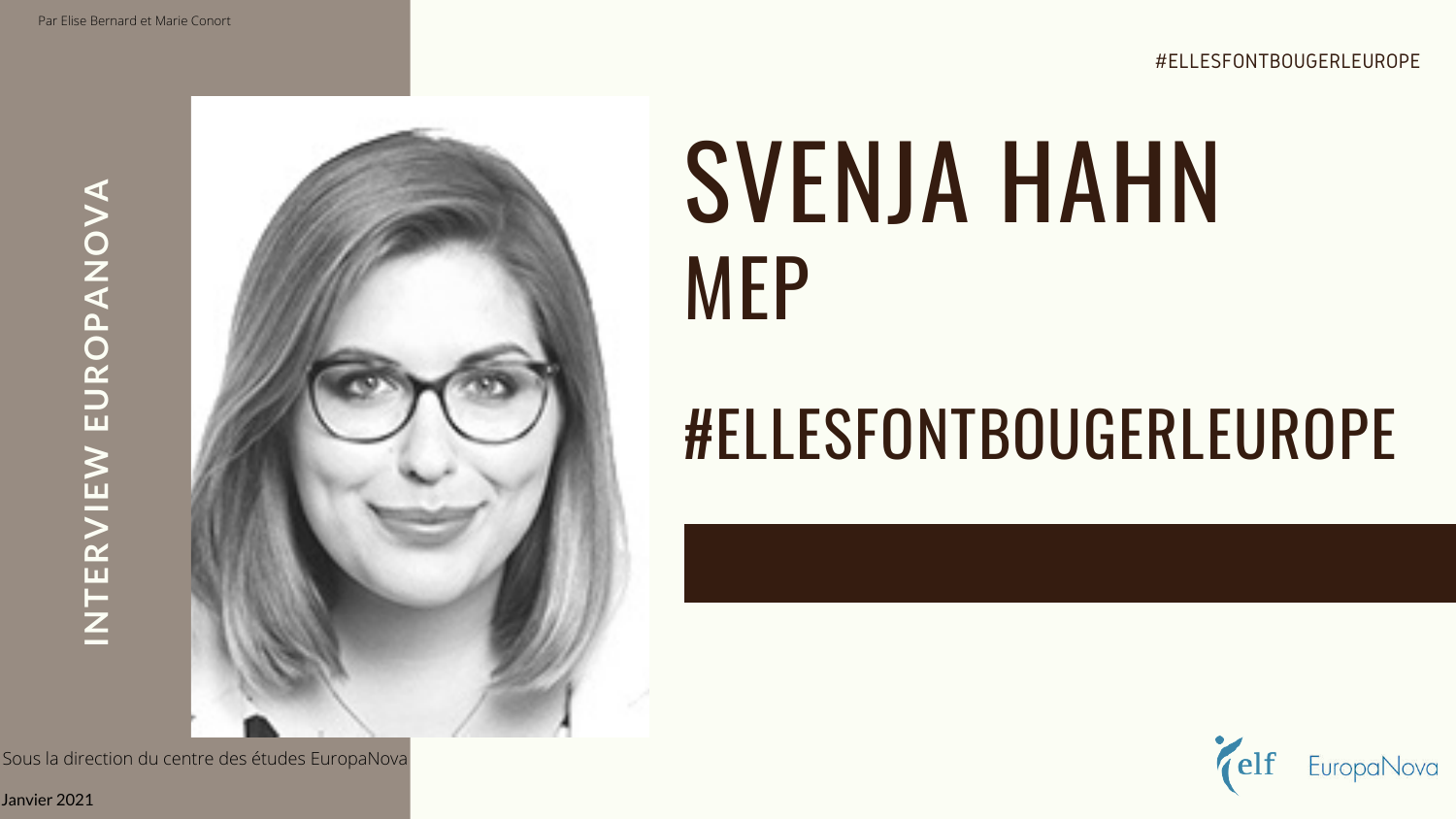## PERSPECTIVES

**What has been your journey to reach the position you currently hold? And have you felt, during your career, that being a woman could be an obstacle, or at least have an influence on your career path? If so, how did you overcome it?** 

I joined politics in my first year of university because I wanted to make a difference. Running and being elected for the student council and working for a change in my and fellow students lives, the spark for politics grew into a bright flame. I discovered my passion for European politics. For six years since 2020 I spent all my free time working on liberalizing Europe in the board of the European Liberal Youth, the last two years as President.

The umbrella youth organisation to national liberal youth movements and the youth of both the ALDE party and the Renew Europe Group in the European Parliament offered me the opportunity to visit more than 30 countries in that time. The opportunity to meet so many different young people and learn about their hopes and challenges. Fighting for fair opportunities for everyone no matter their background drove me. In 2019 I left my professional career as a public relations manager when being elected to the European Parliament.

In my first days in the Parliament I often have been mistaken for my own assistant. In my professional and political career I learnt that young women are often underestimated. But that just means some people are in for a big surprise.

### #ELLESFONTBOUGERLEUROPE